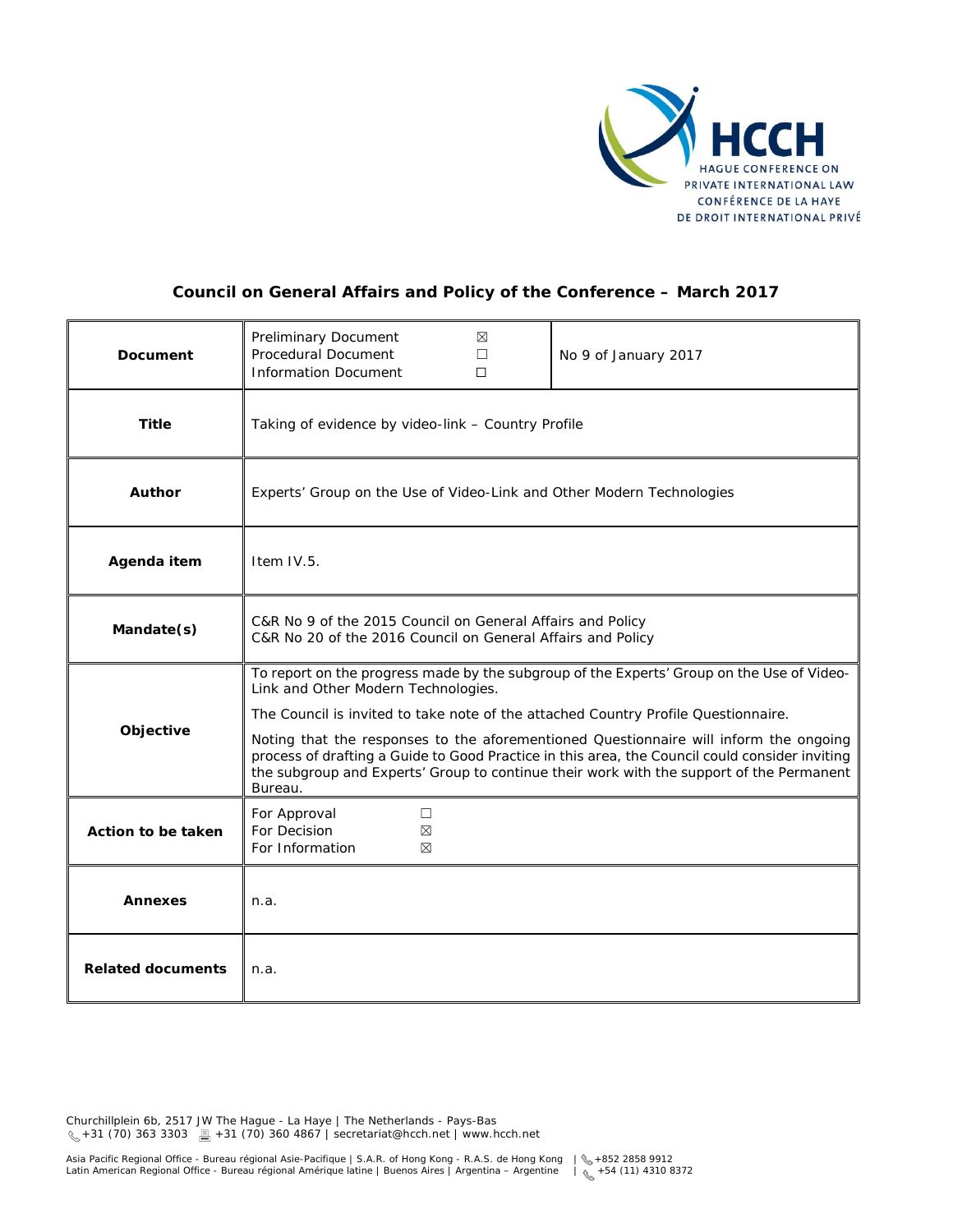# **TAKING OF EVIDENCE BY VIDEO-LINK UNDER THE**  *HAGUE CONVENTION OF 18 MARCH 1970 ON THE TAKING OF EVIDENCE ABROAD IN CIVIL OR COMMERCIAL MATTERS*

### **FOREWORD TO THE COUNTRY PROFILE**

Pursuant to the mandate of the Council on General Affairs and Policy (No 20 of the Conclusions and Recommendations of 2016), a subgroup of the *Experts' Group on the Use of Video-Link and Other Modern Technologies in the Taking of Evidence Abroad* prepared, with the assistance of the Permanent Bureau, a draft Country Profile Questionnaire. In January 2017, the full Experts' Group approved this finalised version for circulation to Central Authorities of Contracting States to the *Hague Convention of 18 March 1970 on the Taking of Evidence Abroad in Civil or Commercial Matters* (Evidence Convention).

The Country Profile is intended to assist with the taking of evidence by video-link under Chapters I and II of the Evidence Convention, in particular in determining whether video-link is possible in a given jurisdiction from a legal and practical perspective. If so, this Country Profile also aims to present the wide range of legal and practical aspects that should be considered by parties and their representatives, judicial personnel, and other relevant actors involved in the taking of evidence by video-link. These profiles will be published on the Hague Conference website for reference by users of the Convention and will be updated as required.

In addition, the information provided in the completed Country Profiles will be used to better inform the process of drafting the Guide to Good Practice on the use of video-link under the Evidence Convention. It is the intention of the Experts' Group that both the Guide and Profiles will be used together, each complementing the other.

Any questions regarding the completion of this Country Profile may be submitted to the Permanent Bureau by e-mail to < [secretariat@hcch.net](mailto:secretariat@hcch.net) > for the attention of Mayela Celis (Principal Legal Officer) and Brody Warren (Legal Officer).

#### **Contact details (for follow-up in relation to this country profile)**

*The contact details provided in this section will not be published on the Hague Conference website and are only for internal purposes*

State Name:

Contact person(s):

Telephone:

Fax:

E-mail:

Language(s) of communication: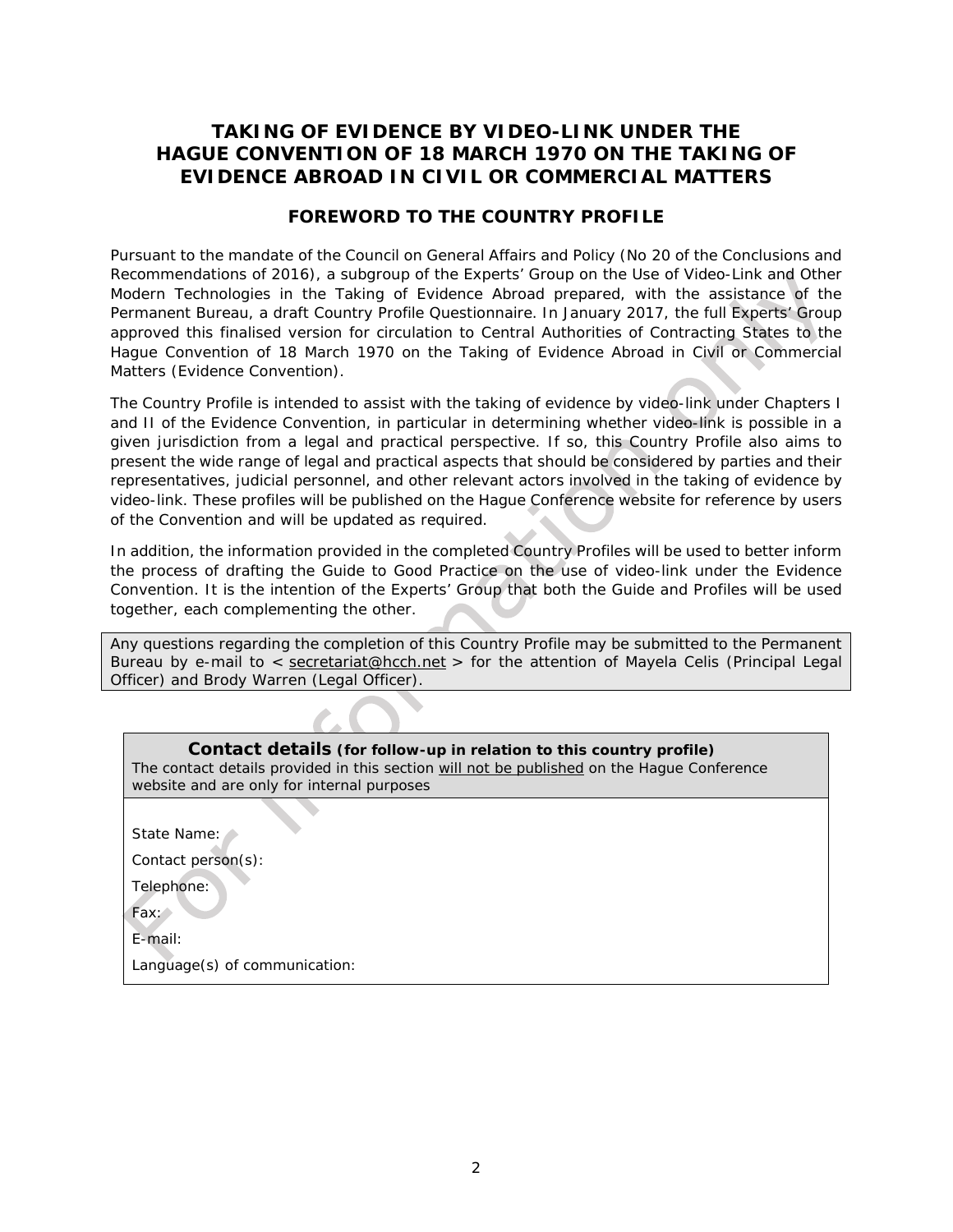#### **INSTRUCTIONS**

- Please check the appropriate box provided, or where applicable, enter text in either English or French, in the field provided (the field will expand automatically as the response is entered).
- Where the response requires either "Yes" or "No" please check one box only.
- All questions have a "Comments" field, to allow additional information to be entered. In order to assist in making the final Country Profiles as comprehensive as possible, please make use of these additional fields to provide as much information as possible, such as references to relevant legislation or regulations, and descriptions of State practice.
- Please note that as this Profile contains questions relating to both practical and legal considerations (including technical aspects), for some questions, assistance from those responsible for technology in the authorities or courts in your State may be required (see, *e.g.*, Part III).

#### **TERMINOLOGY**

*Video-link* refers to technology that allows two or more locations to interact simultaneously by twoway video and audio transmission. Please note that for the purposes of this Country Profile, the expression "video-link" is considered to have the same meaning as "videoconferencing" and other similar terms.

*Chapter I* refers to the provisions of the Convention dealing with the system of Letters of Request. Chapter I comprises Articles 1 to 14 of the Convention.

*Chapter II* refers to the provisions of the Convention dealing with the taking of evidence by diplomatic officers, consular agents and commissioners. Chapter II comprises Articles 15 to 22 of the Convention.

*Direct taking of evidence* refers to the procedure of taking of evidence whereby the authority in the requesting State before which proceedings are pending conducts the witness / expert examination directly.

*Indirect taking of evidence* refers to the procedure of taking of evidence whereby an authority in the requested State in whose territory the witness / expert is located conducts the witness / expert examination.

*Practical information chart* refers to the chart for a given Contracting State, which is available on the Evidence Section of the Hague Conference website under "Central and other Authorities".

*Requested authority* refers to the authority that executes the Letter of Request.

*Requested State* refers to the State to which the Letter of Request is addressed.

*Requesting authority* refers to the authority that issues the Letter of Request.

*Requesting State* refers to the State from which the Letter of Request is issued.

*State of Execution* refers, for the purposes of Chapter II, to the State in whose territory evidence is or will be taken.

*State of Origin* refers, for the purposes of Chapter II, to the State in which proceedings are commenced and in aid of which evidence is or will be taken. Where evidence is taken by a Consul, the State of Origin is also the State which the Consul represents.

*Witness*, for the purpose of this Questionnaire, includes both parties to the proceedings and third parties, from whom testimony is to be taken.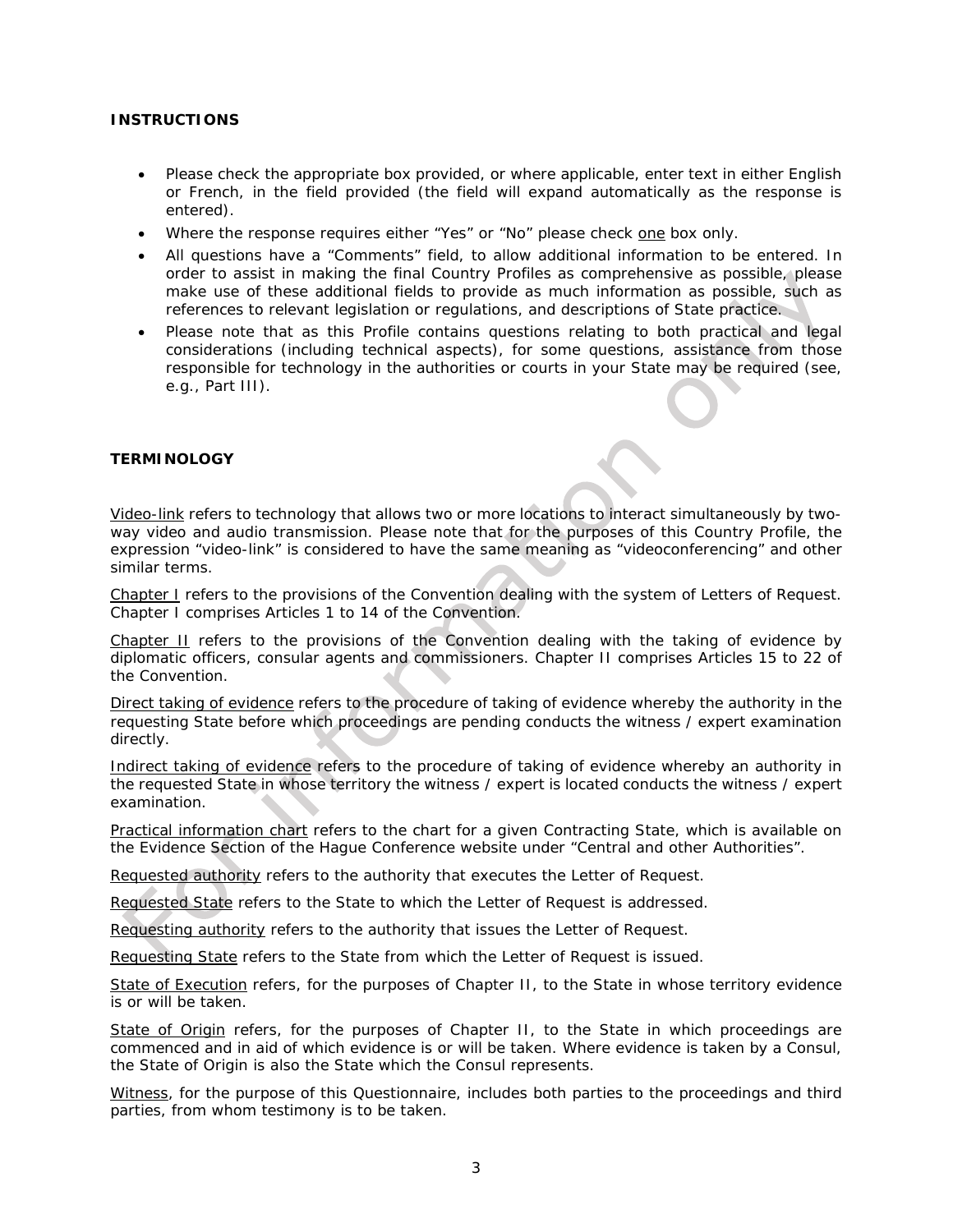## **COUNTRY PROFILE**

# **TAKING OF EVIDENCE BY VIDEO-LINK UNDER THE** *HAGUE CONVENTION OF 18 MARCH 1970 ON THE TAKING OF EVIDENCE ABROAD IN CIVIL OR COMMERCIAL MATTERS*

**STATE NAME:** 

**PROFILE UPDATED ON (DATE):** 

#### **PART I: STATE**

**1. Contact details**  *The contact details provided in this section will be published on the Hague Conference website* **CHAPTER I (LETTERS OF REQUEST)** *As with any other Letter of Request under Chapter I of the Evidence Convention, the requesting authority should contact the Central Authority(ies) of the requested State when seeking to obtain evidence by means of a Letter of Request, whether using video-link or not.*  a) Are the contact details of the Central TТ Yes. Authority(ies) designated by YOUR STATE up-No. Please provide the contact details П to-date on the **Evidence Section** of the Hague on a separate Word or PDF document Conference website? for uploading on the Evidence Section of the Hague Conference website. b) Would YOUR STATE be in favour of specifying **a** П Yes. **person or department within the Central**  If YOUR STATE has already done so, **Authority(ies)** who would assist in please specify the contact details: processing Letters of Request where the use of video-links has expressly been requested (*e.g.*, to arrange the video-link or provide  $\Box$ No. technical assistance)? Please explain why: *Comments*: c) What arrangements are there for ensuring that there is a contact person with whom the requesting authority can liaise and who is available on the day of the hearing to operate the video-link facilities (*e.g.* is there a booking system)?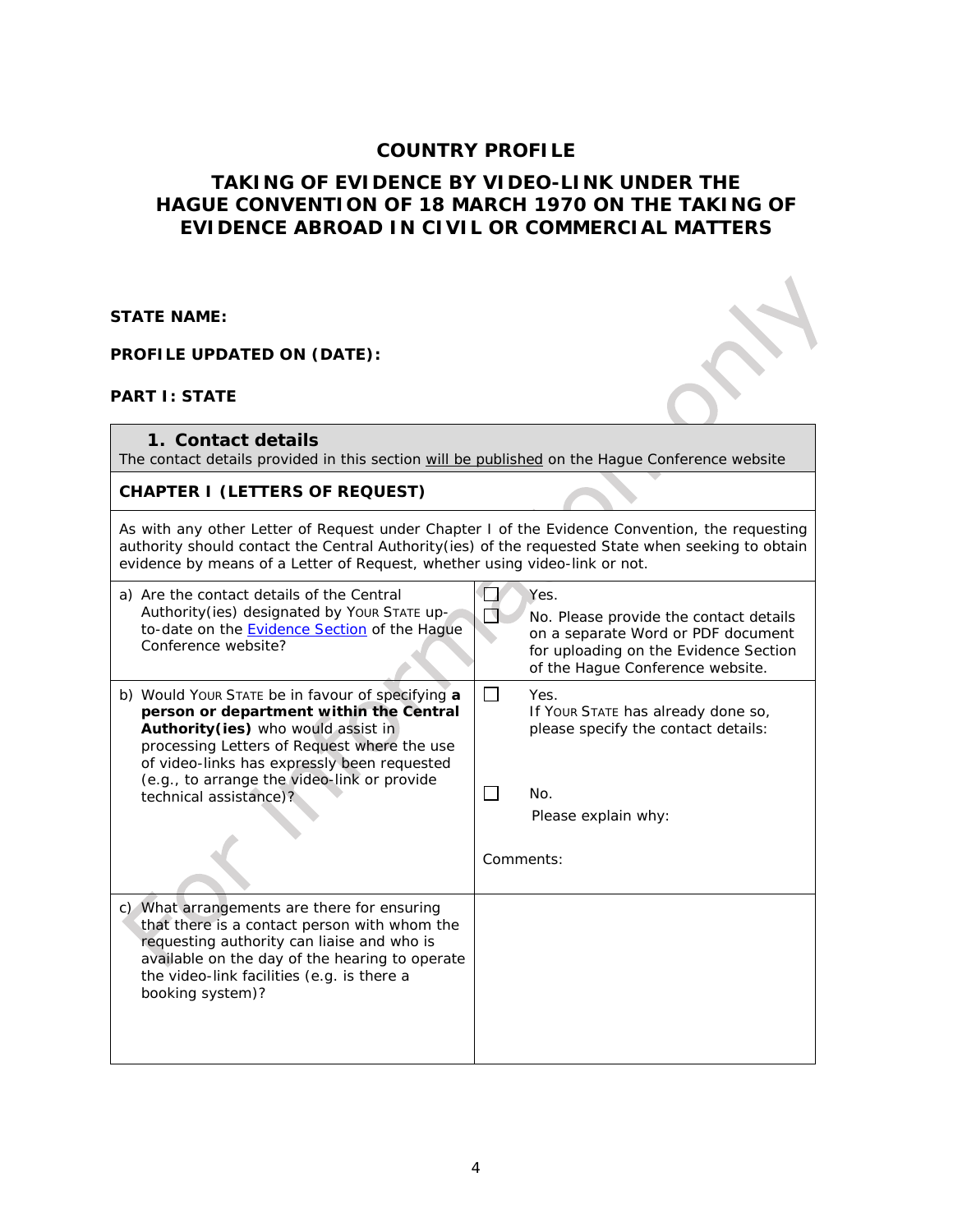### **CHAPTER II (TAKING OF EVIDENCE BY DIPLOMATIC OFFICERS, CONSULAR AGENTS AND COMMISSIONERS)**

*Permission by a designated authority may be required to apply certain provisions under Chapter II. To know if such a permission is required for a particular State, see the practical information chart (accessible from th[e Authorities](https://www.hcch.net/en/instruments/conventions/authorities1/?cid=82) page) AND / OR the declarations (accessible from the [Status Table](https://www.hcch.net/en/instruments/conventions/status-table/?cid=82) page) of the relevant State available on the [Evidence Section](https://www.hcch.net/en/instruments/specialised-sections/evidence) of the Hague Conference website.*

*If permission is not required, applicants should contact the diplomatic and consular mission (Arts 15/16) or the commissioner (Art. 17) to explore whether or not evidence may be obtained by video-link under this Chapter.*

*If permission is required, applicants should contact the authority that was designated to grant permission AND the relevant diplomatic and consular mission or commissioner, to explore, where necessary, whether or not evidence may be obtained by video-link under this Chapter.*

| d) Would Your State be in favour of specifying<br>an entity or authority, in addition to the<br>relevant authority / diplomatic or<br>consular agent / commissioner, that<br>would assist in processing applications where<br>the use of video-links has expressly been<br>requested (e.g., to arrange the video-link or<br>provide technical assistance)? | Yes.<br>If Your STATE has already done so,<br>please specify the contact details:<br>No.<br>Please explain why:<br>Comments: |
|------------------------------------------------------------------------------------------------------------------------------------------------------------------------------------------------------------------------------------------------------------------------------------------------------------------------------------------------------------|------------------------------------------------------------------------------------------------------------------------------|
| e) What arrangements are there for ensuring<br>that there is a contact person with whom the<br>Court of Origin can liaise and who is available<br>on the day of the hearing to operate the<br>video-link facilities (e.g. is there a booking<br>system)?                                                                                                   |                                                                                                                              |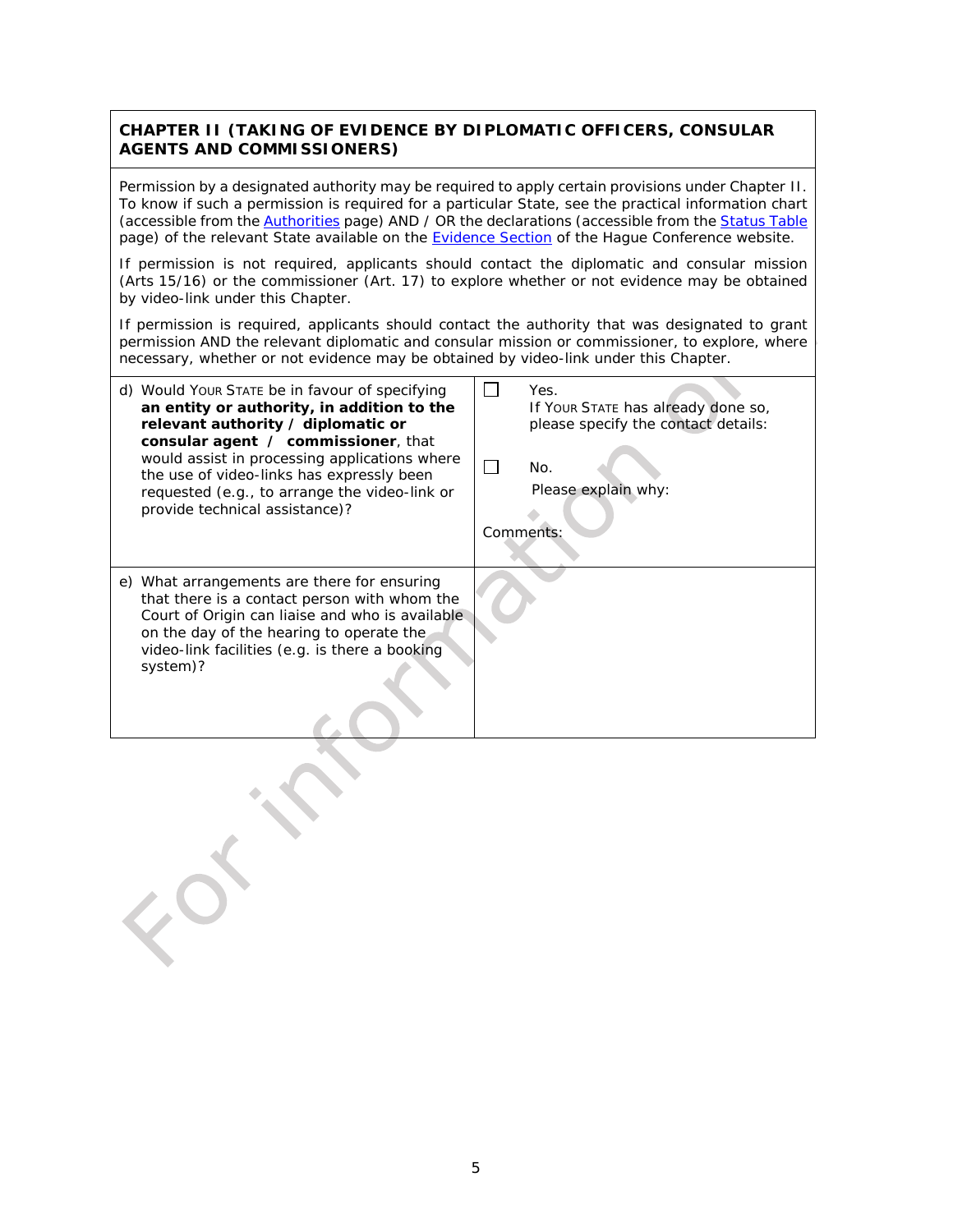# **PART II: RELEVANT LEGISLATION AND COURT SYSTEM**

| Legal basis                                                                                                                                                                                                                                                                                                                                                                                                                                                                                                                                                                                                |                                                                                                                                                                                                                               |  |
|------------------------------------------------------------------------------------------------------------------------------------------------------------------------------------------------------------------------------------------------------------------------------------------------------------------------------------------------------------------------------------------------------------------------------------------------------------------------------------------------------------------------------------------------------------------------------------------------------------|-------------------------------------------------------------------------------------------------------------------------------------------------------------------------------------------------------------------------------|--|
| a) Does Your STATE, in the application of<br>Article 27 (i.e. internal law or practice), allow<br>for a foreign Court to directly take evidence<br>by video-link?                                                                                                                                                                                                                                                                                                                                                                                                                                          | $\blacksquare$<br>Yes.<br>Please specify:<br>$\overline{\phantom{a}}$<br>No.<br>Please specify:<br>Comments:                                                                                                                  |  |
| b) Please indicate the legal basis or applicable<br>protocols (i.e., relevant laws, regulations,<br>practice, etc.) for the use of video-links in the<br>taking of evidence in Your STATE, either under<br>the Convention or independent of the<br>Convention (see, e.g. Art. 27 (b) and (c)):<br>Please also attach a copy of, or provide a link to,<br>the relevant provisions, where possible in English<br>or French.<br>c) Does Your STATE have any agreements with<br>other Contracting States that derogate from<br>the Convention when taking evidence by<br>video-link (see Art. 28 and Art. 32)? | Yes.<br>Please attach a copy of, or provide a link<br>to, the relevant provisions, where possible<br>in English or French:                                                                                                    |  |
|                                                                                                                                                                                                                                                                                                                                                                                                                                                                                                                                                                                                            | No.<br>Comments:                                                                                                                                                                                                              |  |
| Court system                                                                                                                                                                                                                                                                                                                                                                                                                                                                                                                                                                                               |                                                                                                                                                                                                                               |  |
| d) Please indicate which courts permit, or have<br>the facilities for, the taking of evidence by<br>video-link. If possible, indicate where<br>relevant information on videoconferencing<br>facilities in courts can be found online:                                                                                                                                                                                                                                                                                                                                                                      | $\mathsf{L}$<br>All courts.<br>$\Box$<br>All courts of a specific type / level.<br>Please specify:<br>Only specific courts.<br>Please specify which courts, or provide a<br>link to/attach a full list:<br>None.<br>Comments: |  |
|                                                                                                                                                                                                                                                                                                                                                                                                                                                                                                                                                                                                            |                                                                                                                                                                                                                               |  |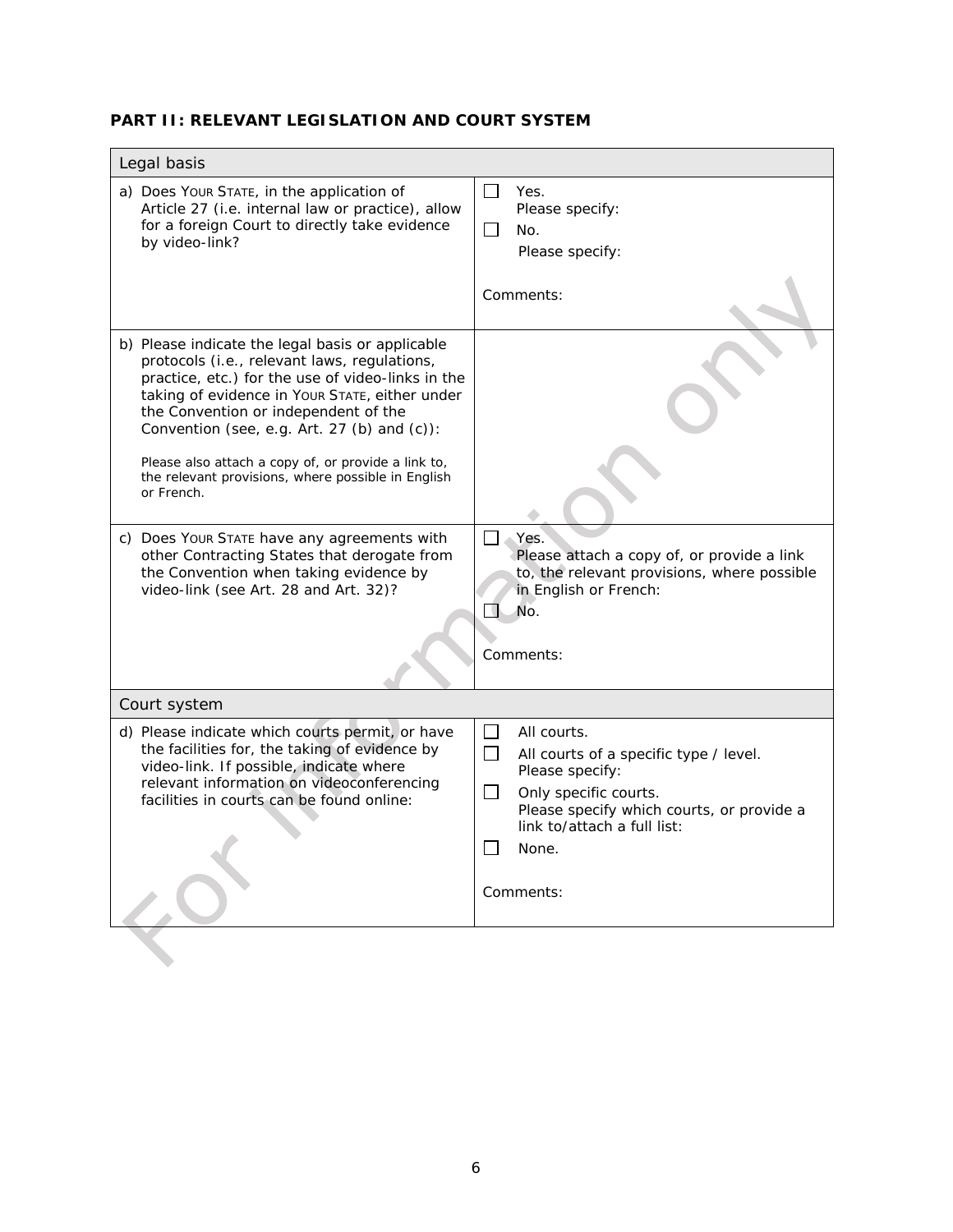# **PART III: TECHNICAL AND SECURITY ASPECTS (APPLICABLE TO BOTH CHAPTERS)**

| a) Does Your STATE use licensed software (which<br>ensures support for technical and security<br>matters) for the taking of evidence by video-<br>link?                                                                                                                                                                                                                                                     | $\perp$<br>Yes.<br>Please specify:<br>$\Box$<br>No.<br>Comments:                                                                                                                                                                                                                                                                                                                                                            |
|-------------------------------------------------------------------------------------------------------------------------------------------------------------------------------------------------------------------------------------------------------------------------------------------------------------------------------------------------------------------------------------------------------------|-----------------------------------------------------------------------------------------------------------------------------------------------------------------------------------------------------------------------------------------------------------------------------------------------------------------------------------------------------------------------------------------------------------------------------|
| b) What are the specifications of the video-link<br>technology in use in Your STATE, including, if<br>any, the minimum standards or mechanisms<br>used to secure the communications and any<br>recordings made?<br>States are encouraged to provide as much<br>information as possible when responding to this<br>question. As such, it may be useful to consider<br>liaising with the relevant IT experts. | Codec (i.e., manufacturer, model, transmission<br>speed, bandwidth):<br>Video and audio standards (e.g. Standard<br>Definition, High Definition, etc.):<br>Type of network (e.g., ISDN, IP, etc.):<br>Type of encryption for signals in secure<br>transmissions:<br>Split screen capability:<br>Document cameras:<br>Multipoint connections:<br>Additional specifications or capabilities:<br>Protocols or other practices: |
|                                                                                                                                                                                                                                                                                                                                                                                                             | Comments:                                                                                                                                                                                                                                                                                                                                                                                                                   |
| c) Can evidence be taken via commercial<br>providers $(e.g., SkypeTM)$ ?                                                                                                                                                                                                                                                                                                                                    | Yes.<br>Please specify:<br>No.<br>Comments:                                                                                                                                                                                                                                                                                                                                                                                 |
| d) Does Your STATE have a procedure for testing<br>connections and the quality of transmissions<br>before the hearing?                                                                                                                                                                                                                                                                                      | $\Box$<br>Yes.<br>Please specify:<br>$\mathsf{L}$<br>No.<br>Comments:                                                                                                                                                                                                                                                                                                                                                       |
| e) Does Your STATE have any requirements as to<br>the hearing room, e.g., should be located in a<br>court, should have a camera view of the<br>whole room or a view of all the parties, etc.?                                                                                                                                                                                                               | $\Box$<br>Yes.<br>Please specify:<br>No.<br>$\blacksquare$<br>Comments:                                                                                                                                                                                                                                                                                                                                                     |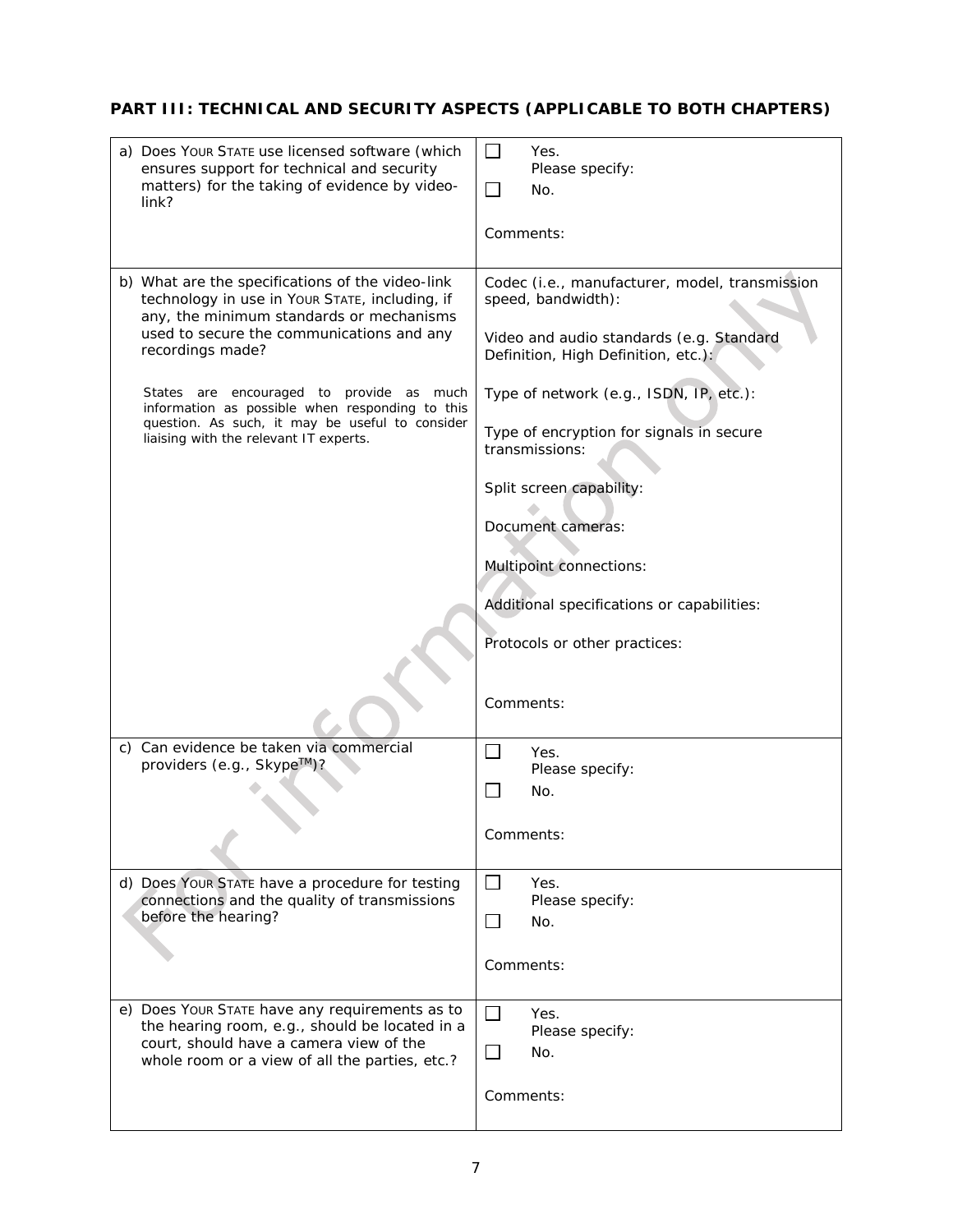## **PART IV: USE OF VIDEO-LINKS UNDER BOTH CHAPTERS – LEGAL CONSIDERATIONS**

| Restrictions                                                                                                                                                                         |                                                                                                                                             |  |
|--------------------------------------------------------------------------------------------------------------------------------------------------------------------------------------|---------------------------------------------------------------------------------------------------------------------------------------------|--|
| a) Must a court order directing the use of video-<br>links first be obtained from the requesting<br>State (Chapter I) / State of Origin<br>(Chapter II)?                             | П<br>Yes.<br>Please specify:<br>$\mathbf{L}$<br>No.<br>Comments:                                                                            |  |
|                                                                                                                                                                                      |                                                                                                                                             |  |
| b) Are there any restrictions on what type/s of<br>evidence can be taken by video-link or how it<br>is to be taken?                                                                  | П<br>Yes.<br>Please specify:<br>$\Box$<br>No.                                                                                               |  |
|                                                                                                                                                                                      | Comments:                                                                                                                                   |  |
| c) Are there any specific restrictions on how<br>evidence gathered via video-link can be<br>handled and distributed, or do the usual rules<br>for evidence obtained in person apply? | $\Box$<br>Yes, there are specific restrictions.<br>Please specify:<br>No, the normal rules for evidence apply.<br>$\mathsf{L}$<br>Comments: |  |
|                                                                                                                                                                                      |                                                                                                                                             |  |
| d) Are there any restrictions on the type of<br>person who may be examined by video-link<br>?                                                                                        | $\sqrt{2}$<br>Yes.<br>Please specify:<br>V<br>No.<br>Comments:                                                                              |  |
|                                                                                                                                                                                      |                                                                                                                                             |  |
| e) Is it necessary to seek the consent of the<br>parties to use video-link to take evidence?                                                                                         | ┐<br>Yes.<br>Please specify the conditions under which<br>parties may refuse the use of video-link:<br>No.                                  |  |
|                                                                                                                                                                                      | Comments:                                                                                                                                   |  |
| f) Are there any restrictions on the location<br>where the person should be examined<br>(e.g. in a courtroom, on the premises of an<br>Embassy or diplomatic mission)?               | $\perp$<br>Yes.<br>Please specify:<br>$\perp$<br>No.                                                                                        |  |
|                                                                                                                                                                                      | Comments:                                                                                                                                   |  |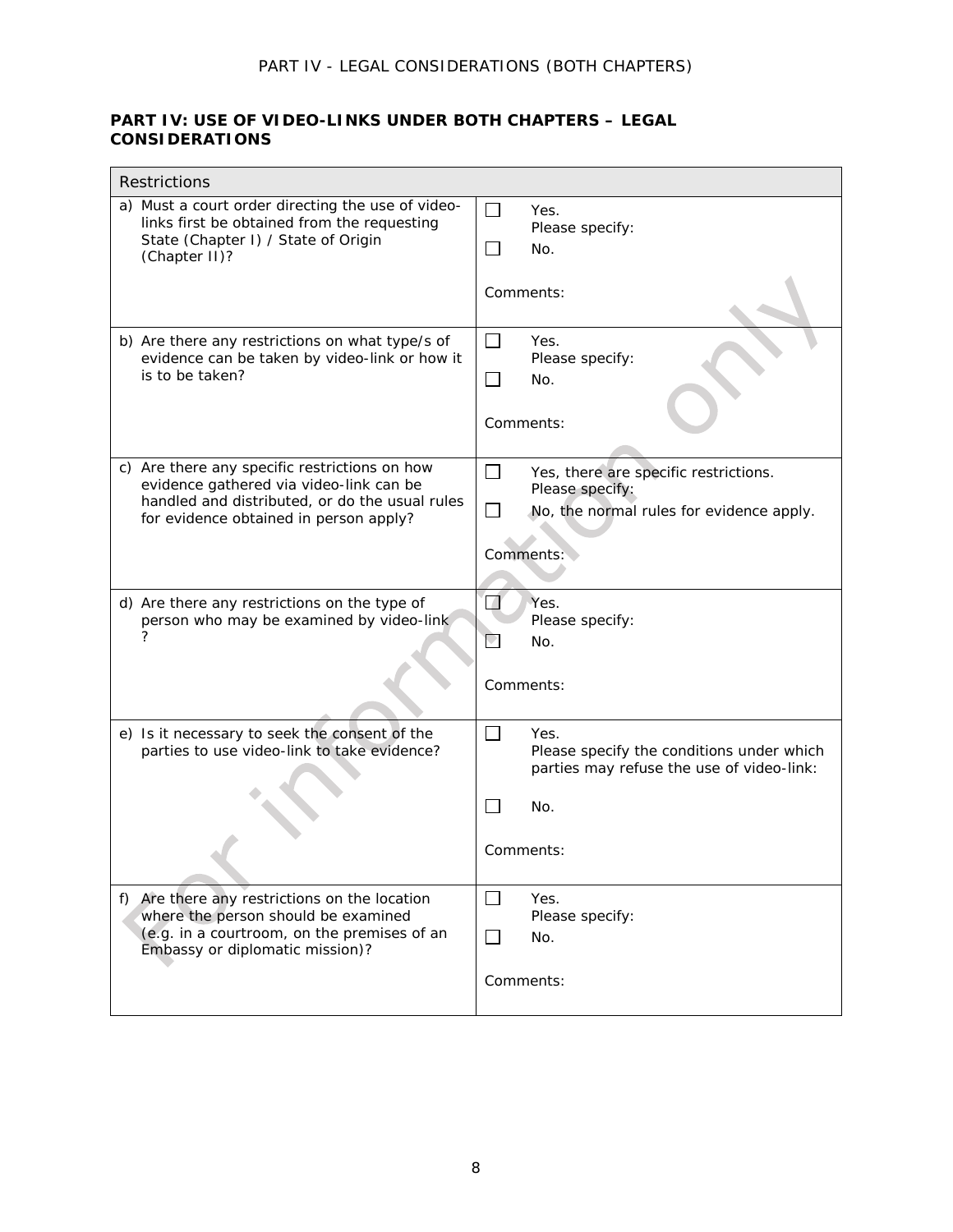## *PART IV - LEGAL CONSIDERATIONS (BOTH CHAPTERS)*

| g) Can a witness / expert be compelled to use<br>video-links to give evidence?                                                                                                                                                                                                                                                                                                                                                                                | $\mathsf{L}$<br>Yes.<br>If so, please specify what coercive<br>measures may be used:<br>$\mathsf{L}$<br>No.<br>Please explain:                    |
|---------------------------------------------------------------------------------------------------------------------------------------------------------------------------------------------------------------------------------------------------------------------------------------------------------------------------------------------------------------------------------------------------------------------------------------------------------------|---------------------------------------------------------------------------------------------------------------------------------------------------|
|                                                                                                                                                                                                                                                                                                                                                                                                                                                               | Comments:                                                                                                                                         |
| h) Please briefly outline the procedure/s, under<br>Chapter I and Chapter II, for actually<br>notifying or summoning the witness / expert<br>to give evidence by video-link, including any<br>references to relevant laws, regulations or<br>practice.<br>Please also include, where applicable, the<br>differences between notifying or summoning<br>a willing witness / expert and notifying or<br>summoning a witness / expert that is to be<br>compelled. | Chapter I:<br>Chapter II:<br>Comments:                                                                                                            |
| i) The law of which State governs the use of<br>privileges?                                                                                                                                                                                                                                                                                                                                                                                                   | Chapter I:                                                                                                                                        |
|                                                                                                                                                                                                                                                                                                                                                                                                                                                               | The law of the Requesting State.<br>The law of the Requested State.                                                                               |
| Please tick all that apply.<br>See Articles 11 and 21(e) of the Convention                                                                                                                                                                                                                                                                                                                                                                                    | The law of another State.<br>Please specify:                                                                                                      |
|                                                                                                                                                                                                                                                                                                                                                                                                                                                               | Chapter II:<br>The law of the State of Origin.<br>The law of the State of Execution.<br>The law of another State.<br>Please specify:<br>Comments: |
|                                                                                                                                                                                                                                                                                                                                                                                                                                                               |                                                                                                                                                   |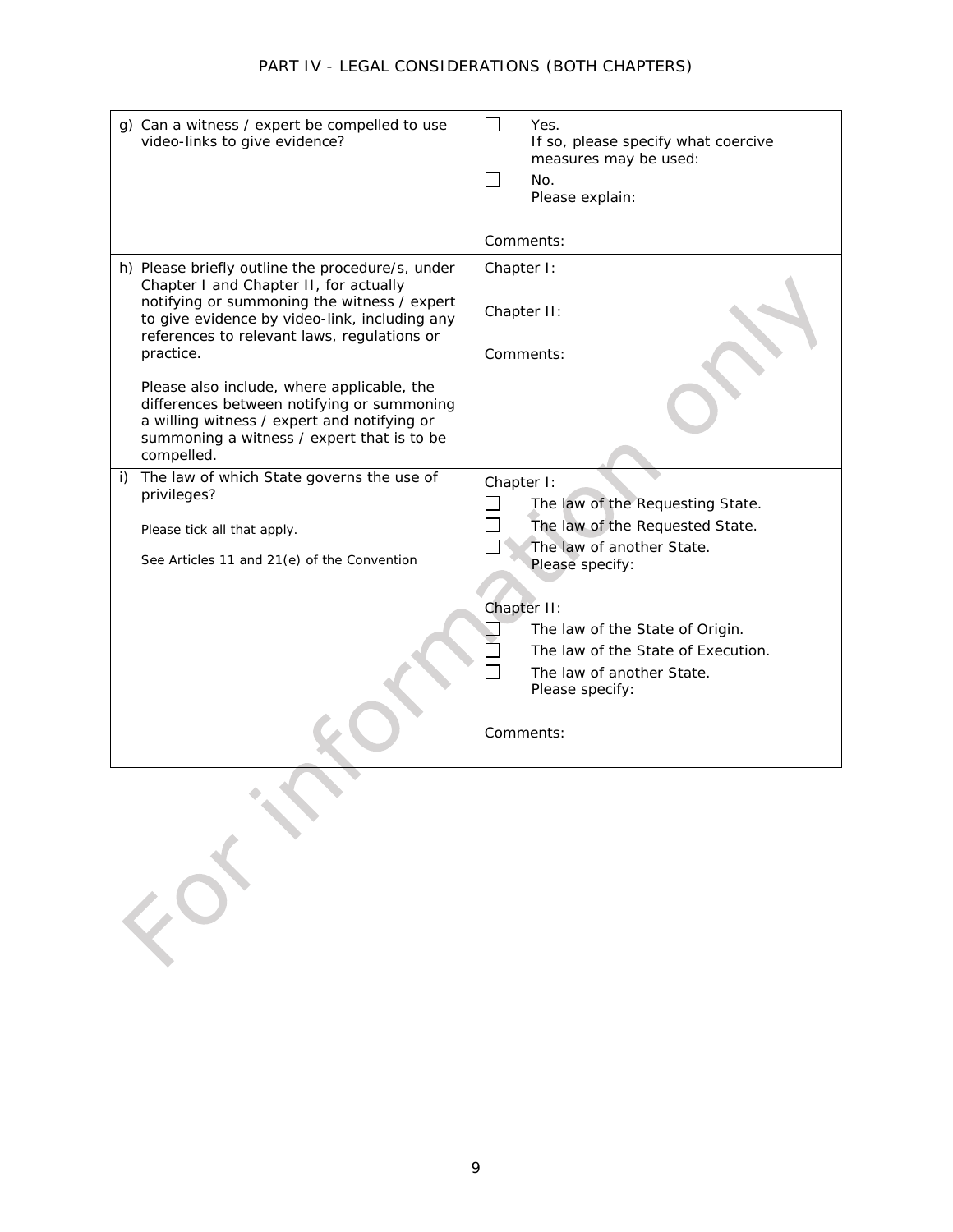### **PART V: USE OF VIDEO-LINKS UNDER CHAPTER I (LETTERS OF REQUEST) – LEGAL CONSIDERATIONS**

| Legal obstacles                                                                                                                                                                                                                                                       |                                                                                                                                                                                                                                                                                                                                                                                       |  |
|-----------------------------------------------------------------------------------------------------------------------------------------------------------------------------------------------------------------------------------------------------------------------|---------------------------------------------------------------------------------------------------------------------------------------------------------------------------------------------------------------------------------------------------------------------------------------------------------------------------------------------------------------------------------------|--|
| a) Does Your STATE consider that there are legal<br>obstacles to using video-link to assist in the<br>taking of evidence under Chapter I of the<br>Convention?                                                                                                        | $\Box$<br>Yes.<br>Please specify:<br>No.                                                                                                                                                                                                                                                                                                                                              |  |
| The Special Commission has noted that the use of<br>video-link and similar technologies is consistent<br>with the current framework of the Convention (see<br>C&R No 55 of the 2009 SC and C&R No 20 of the<br>2014 SC).                                              | Comments:                                                                                                                                                                                                                                                                                                                                                                             |  |
| Direct and indirect taking of evidence                                                                                                                                                                                                                                |                                                                                                                                                                                                                                                                                                                                                                                       |  |
| b) Under Chapter I of the Convention, does Your<br>STATE allow for the direct taking of evidence<br>by judicial personnel of the requesting State<br>(i.e., the State in which the proceedings are<br>pending)?                                                       | Yes.<br>No.<br>Comments:                                                                                                                                                                                                                                                                                                                                                              |  |
| c) Under which provisions of Chapter I of the<br>Convention is indirect taking of evidence by<br>video-link possible in Your STATE?                                                                                                                                   | Art. $9(1)$ - The judicial authority of the<br>LI<br>requested State obtains evidence (e.g., a<br>witness / expert examination) which is<br>located in a (distant) location within its own<br>State.<br>Art. 9(2) - As a special method or<br>procedure.<br>Please also outline whether any specific<br>conditions must be satisfied:<br>See also questions on presence.<br>Comments: |  |
| Legal safeguards for witness / expert                                                                                                                                                                                                                                 |                                                                                                                                                                                                                                                                                                                                                                                       |  |
| d) What are the legal safeguards in place for<br>witnesses / experts in Your STATE when<br>evidence is taken by video-link under<br>Chapter $I$ (e.g. protective measures for the<br>witness / expert, provision of interpretation,<br>right to legal counsel, etc.)? |                                                                                                                                                                                                                                                                                                                                                                                       |  |
| Presence                                                                                                                                                                                                                                                              |                                                                                                                                                                                                                                                                                                                                                                                       |  |
| e) Are the rules for the presence of the parties<br>and their representatives when physically in a<br>single location the same for when evidence is<br>taken via video-link?                                                                                          | $\perp$<br>Yes.<br>If so, please specify if they are allowed to<br>actively participate:                                                                                                                                                                                                                                                                                              |  |
| See Article 7 of the Convention                                                                                                                                                                                                                                       | No.                                                                                                                                                                                                                                                                                                                                                                                   |  |
|                                                                                                                                                                                                                                                                       | Comments:                                                                                                                                                                                                                                                                                                                                                                             |  |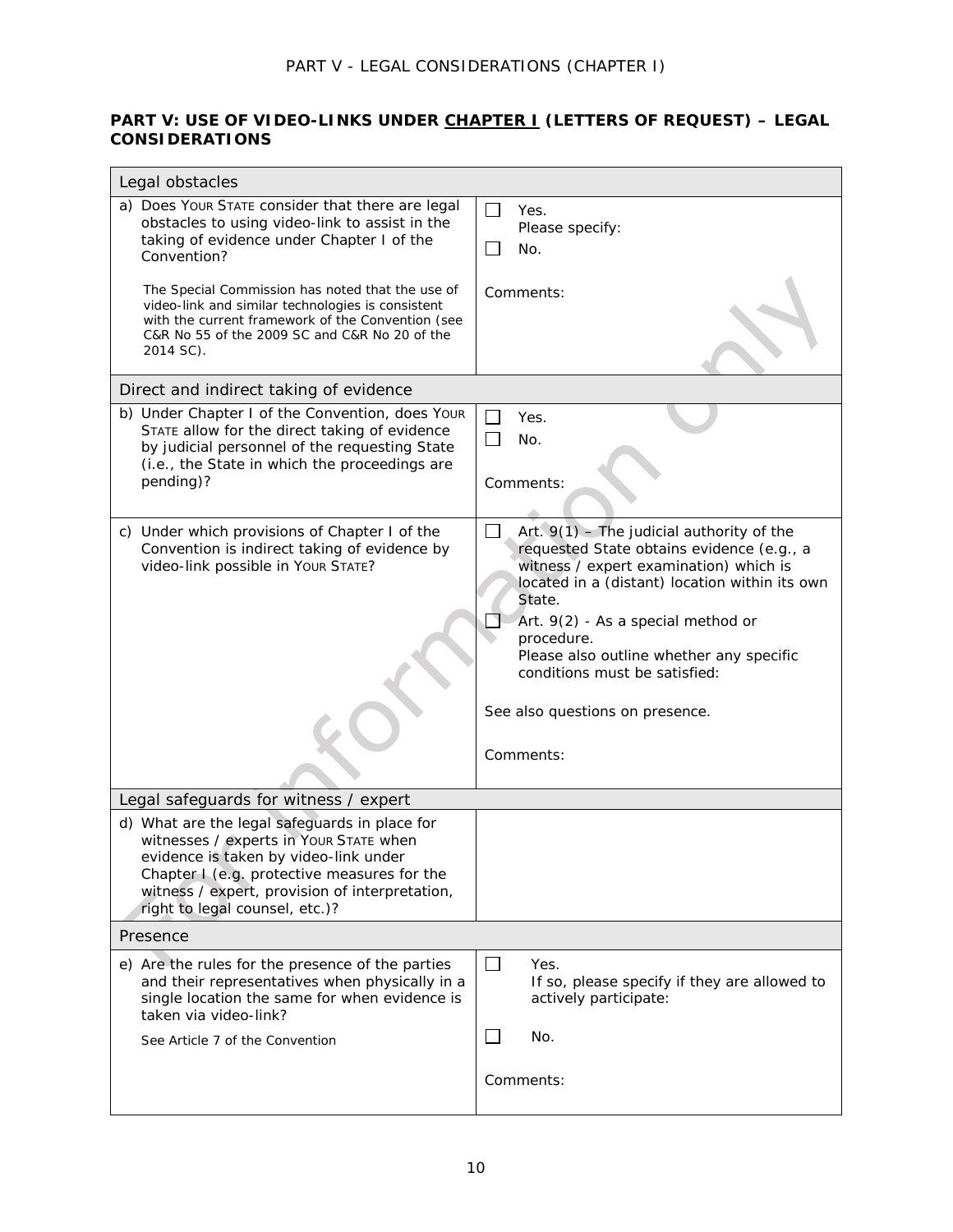| Under Chapter I of the Convention, does Your<br>f)<br>STATE allow for the cross-examination of a<br>witness / expert by video-link by the<br>representatives located in the requesting<br>State (i.e., the State in which the proceedings<br>are pending)? | Yes.<br>$\mathbf{L}$<br>No.<br>Comments:                                           |
|------------------------------------------------------------------------------------------------------------------------------------------------------------------------------------------------------------------------------------------------------------|------------------------------------------------------------------------------------|
| g) Does Your STATE allow for the presence of the<br>judicial personnel of the requesting State via<br>video-link?                                                                                                                                          | П<br>Yes.<br>If so, please specify if they are allowed to<br>actively participate: |
| See Article 8 of the Convention<br>Please note that a declaration may be made under<br>this provision.                                                                                                                                                     | No.                                                                                |
|                                                                                                                                                                                                                                                            | Comments:                                                                          |
| EDS.                                                                                                                                                                                                                                                       |                                                                                    |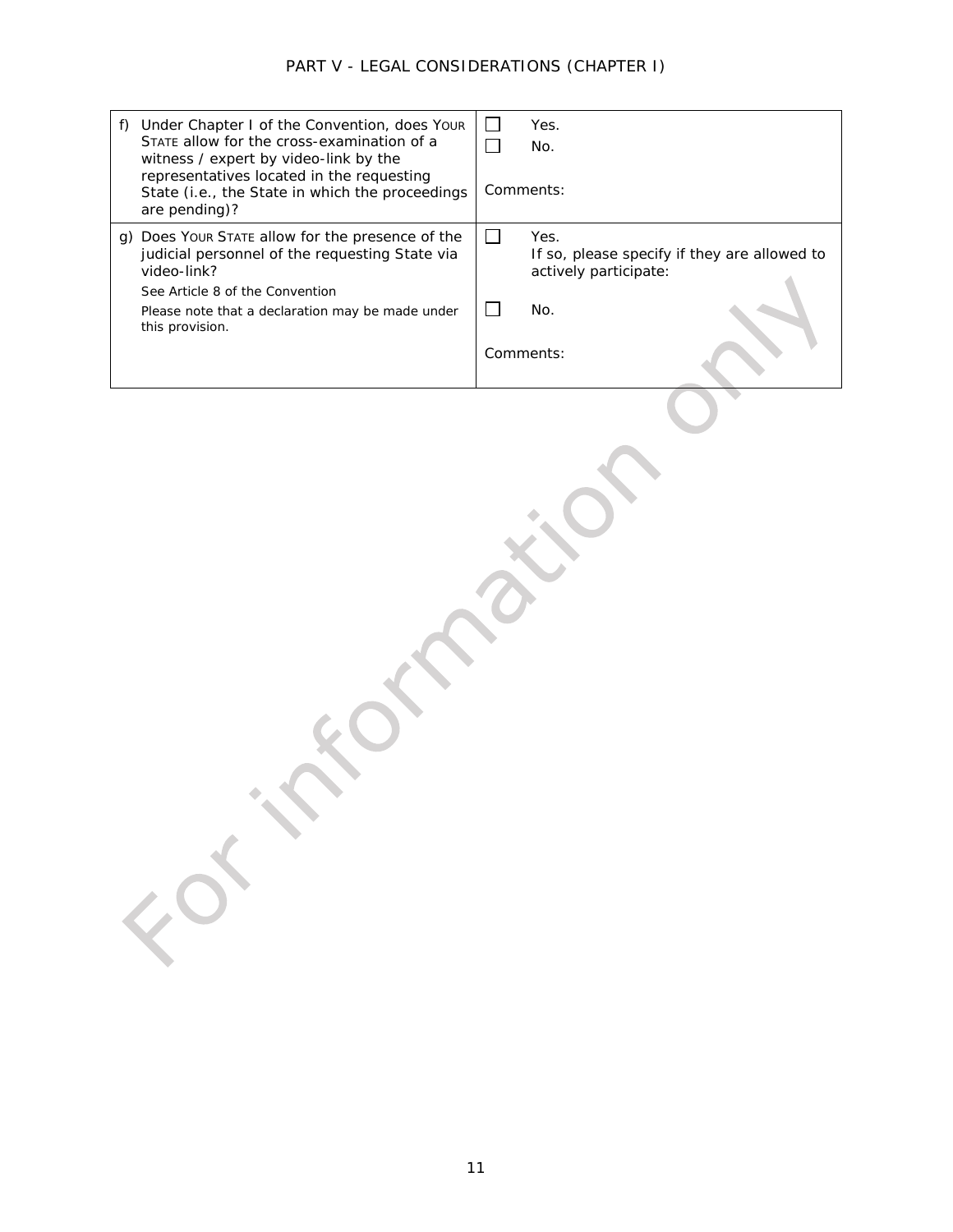#### **PART VI: USE OF VIDEO-LINKS UNDER CHAPTER II (BY DIPLOMATIC OFFICERS, CONSULAR AGENTS AND COMMISSIONERS) – LEGAL CONSIDERATIONS**

| The questions in this Part are only for States that have not wholly excluded the<br>application of Chapter II                                                                                                                                                                                                                                                                                              |                                                                                                                                   |  |
|------------------------------------------------------------------------------------------------------------------------------------------------------------------------------------------------------------------------------------------------------------------------------------------------------------------------------------------------------------------------------------------------------------|-----------------------------------------------------------------------------------------------------------------------------------|--|
| Please note that Chapter II may be subject to a reservation in whole or in part under Article 33. Check<br>the reservations that Your STATE has made under this Chapter in the status table, available on the<br><b>Evidence Section of the Hague Conference website.</b>                                                                                                                                  |                                                                                                                                   |  |
| Legal obstacles and legal framework                                                                                                                                                                                                                                                                                                                                                                        |                                                                                                                                   |  |
| a) Does Your STATE consider there to be any<br>legal obstacles to the taking of evidence by<br>video-link under Chapter II of the<br>Convention?                                                                                                                                                                                                                                                           | ⊔<br>Yes.<br>Please specify:<br>$\mathbf{L}$<br>No.                                                                               |  |
| The Special Commission has noted that the use of<br>video-link and similar technologies is consistent<br>with the current framework of the Convention<br>(C&R No 55 of the 2009 SC and C&R No 20 of the<br>2014 SC).                                                                                                                                                                                       | Comments:                                                                                                                         |  |
| b) Under which provisions of Chapter II of the<br>Convention is taking of evidence by video-link<br>possible in Your STATE?                                                                                                                                                                                                                                                                                | Art. 15<br>$\perp$<br>$\Box$<br>Art. 16<br>Art. 17<br>Comments:                                                                   |  |
|                                                                                                                                                                                                                                                                                                                                                                                                            |                                                                                                                                   |  |
| c) Is prior permission from Your STATE required<br>when taking evidence under Chapter II of the<br>Convention on the territory of Your STATE?                                                                                                                                                                                                                                                              | Yes.<br>Please outline the procedure for seeking<br>such permission, including any specific<br>conditions that must be satisfied: |  |
|                                                                                                                                                                                                                                                                                                                                                                                                            | $\Box$<br>No.                                                                                                                     |  |
|                                                                                                                                                                                                                                                                                                                                                                                                            | Comments:                                                                                                                         |  |
| d) Please indicate who administers the oath or<br>affirmation and how perjury and contempt<br>are dealt with when evidence is taken under<br>Chapter II of the Convention on the territory                                                                                                                                                                                                                 | Administration of the oath or affirmation:                                                                                        |  |
| Of YOUR STATE.                                                                                                                                                                                                                                                                                                                                                                                             | Dealing with perjury and contempt:                                                                                                |  |
| Direct and indirect taking of evidence                                                                                                                                                                                                                                                                                                                                                                     |                                                                                                                                   |  |
| e) Diplomatic and consular agents are usually<br>located in the State where the<br>witness / expert resides. It may be, however,<br>that a witness / expert is located in a<br>neighbouring country or in a place distant<br>from the Embassy or Consulate. In these<br>circumstances, does Your STATE consider it<br>possible to use video-link to obtain evidence<br>under Chapter II of the Convention? | ⊔<br>Yes.<br>Please specify:<br>$\Box$<br>No.<br>Comments:                                                                        |  |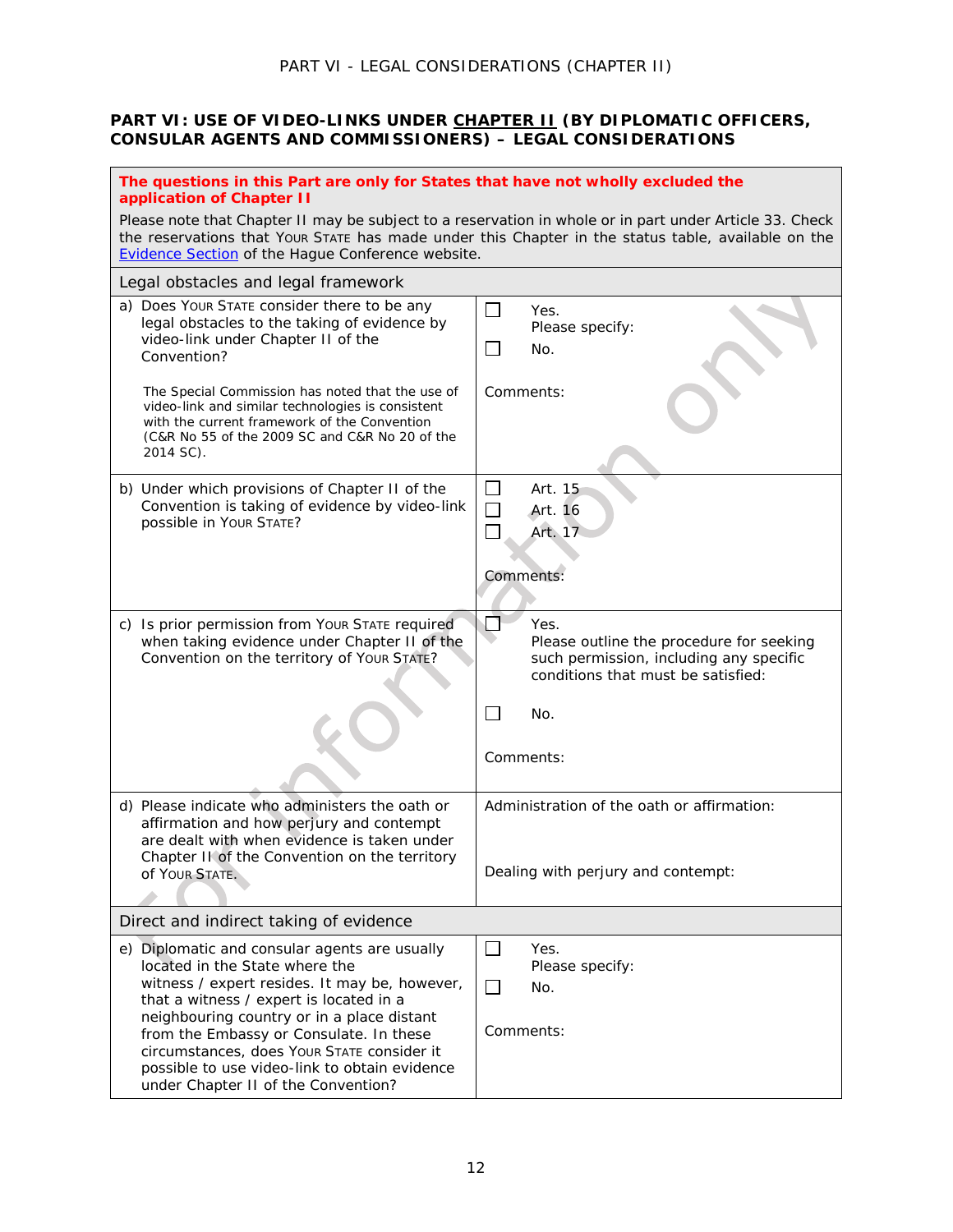# *PART VI - LEGAL CONSIDERATIONS (CHAPTER II)*

| Legal safeguards for witness / expert                                                                                                                                                                                                                                |                                                                                                                                                                                                                                         |  |
|----------------------------------------------------------------------------------------------------------------------------------------------------------------------------------------------------------------------------------------------------------------------|-----------------------------------------------------------------------------------------------------------------------------------------------------------------------------------------------------------------------------------------|--|
| f) What are the legal safeguards in place for<br>witnesses / experts in Your STATE when<br>evidence is taken by video-link under<br>Chapter II (e.g. protective measures for the<br>witness / expert, provision of interpretation,<br>right to legal counsel, etc.)? |                                                                                                                                                                                                                                         |  |
| Presence                                                                                                                                                                                                                                                             |                                                                                                                                                                                                                                         |  |
| g) Under the law of Your STATE, who may be<br>present via video-link when evidence is taken<br>by diplomatic and consular agents?                                                                                                                                    | ⊔<br>The parties.<br>$\Box$<br>The parties' representatives.<br>$\Box$<br>Judicial personnel.<br>$\Box$<br>Someone else.                                                                                                                |  |
| Please tick all that apply.                                                                                                                                                                                                                                          | Please specify:                                                                                                                                                                                                                         |  |
|                                                                                                                                                                                                                                                                      | Comments:                                                                                                                                                                                                                               |  |
| h) Under the law of Your STATE, who may be<br>present via video-link when evidence is taken<br>by commissioners?                                                                                                                                                     | The parties.<br>$\Box$<br>$\Box$<br>The parties' representatives.<br>Judicial personnel.<br>Someone else.                                                                                                                               |  |
| Please tick all that apply.                                                                                                                                                                                                                                          | Please specify:                                                                                                                                                                                                                         |  |
|                                                                                                                                                                                                                                                                      |                                                                                                                                                                                                                                         |  |
|                                                                                                                                                                                                                                                                      | Comments:                                                                                                                                                                                                                               |  |
| Applicable law                                                                                                                                                                                                                                                       |                                                                                                                                                                                                                                         |  |
| i) The law of which State governs the<br>administration of an oath or affirmation when<br>evidence is taken by video-link under<br>Chapter II?                                                                                                                       | The law of the State of Origin<br>П<br>The law of the State of Execution<br>$\Box$<br>It depends on whether evidence is taken<br>by a consular or diplomatic agent or a<br>commissioner.<br>Please specify:<br>Comments:                |  |
| j) The law of which State governs perjury and<br>contempt when evidence is taken by video-<br>link under Chapter II?                                                                                                                                                 | $\Box$<br>The law of the State of Origin<br>The law of the State of Execution<br>$\sim$<br>$\Box$<br>It depends on whether evidence is taken<br>by a consular or diplomatic agent or a<br>commissioner.<br>Please specify:<br>Comments: |  |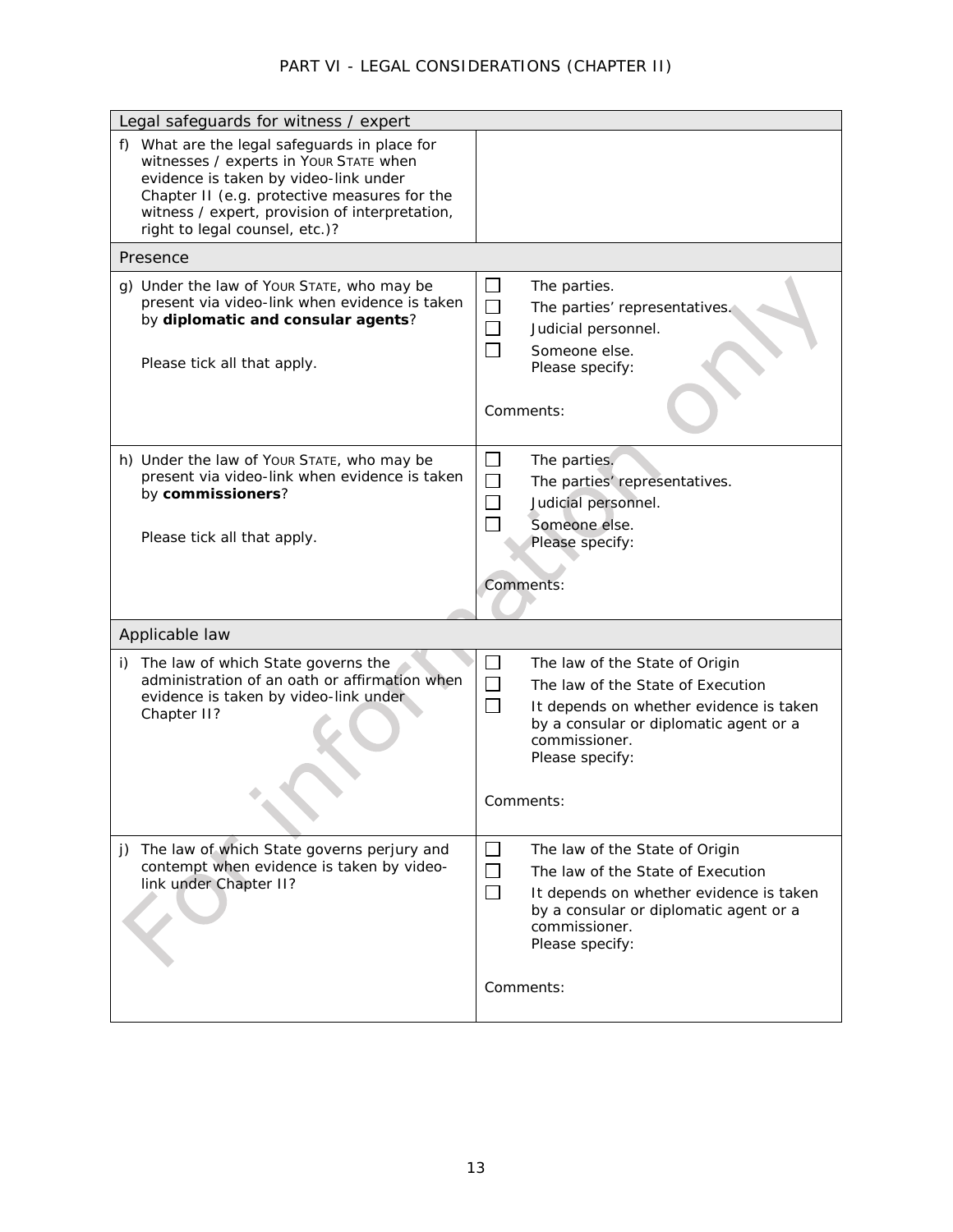# **PART VII PRACTICAL CONSIDERATIONS**

| <b>COMMON TO BOTH CHAPTERS</b>                                                                                                                                                |                                                                                                                                                                                                                                                                                                                                                                                  |  |
|-------------------------------------------------------------------------------------------------------------------------------------------------------------------------------|----------------------------------------------------------------------------------------------------------------------------------------------------------------------------------------------------------------------------------------------------------------------------------------------------------------------------------------------------------------------------------|--|
| <b>Notice</b>                                                                                                                                                                 |                                                                                                                                                                                                                                                                                                                                                                                  |  |
| a) What does Your STATE consider to be the<br>minimum amount of time required between<br>the request and the actual hearing in order to                                       | Chapter I:<br>Chapter II:                                                                                                                                                                                                                                                                                                                                                        |  |
| make the arrangements to take evidence by<br>video-link?                                                                                                                      |                                                                                                                                                                                                                                                                                                                                                                                  |  |
| Interpretation services                                                                                                                                                       |                                                                                                                                                                                                                                                                                                                                                                                  |  |
| b) Who is responsible, under Chapter I and<br>Chapter II, for the use of interpretation<br>services and who arranges these services in<br>YOUR STATE when video-link is used? | Chapter I:<br>Chapter II:                                                                                                                                                                                                                                                                                                                                                        |  |
| c) Are professional accredited interpreters<br>required in Your STATE, and where can<br>relevant contact details be found?                                                    | $\Box$<br>Yes.<br>Please specify:<br>$\sim$<br>No.                                                                                                                                                                                                                                                                                                                               |  |
|                                                                                                                                                                               | Comments:                                                                                                                                                                                                                                                                                                                                                                        |  |
| d) Under the law of Your STATE, is interpretation<br>to be simultaneous or consecutive when a<br>witness / expert is examined via video-link?                                 |                                                                                                                                                                                                                                                                                                                                                                                  |  |
| e) Where may the interpreter be located when a<br>witness / expert is examined via video-link?<br>Please check all that apply.                                                | $\Box$<br>In the room with the witness / expert.<br>П<br>In the room with those conducting the<br>examination.<br>Elsewhere in the requesting State<br>(Chapter I) / State of Origin (Chapter II).<br>┓<br>Elsewhere in the requested State<br>(Chapter I) / State of Execution<br>(Chapter II).<br>In a third State.<br>$\Box$<br>Other.<br>Please specify:<br><i>Comments:</i> |  |
| Reporting and recording                                                                                                                                                       |                                                                                                                                                                                                                                                                                                                                                                                  |  |
| f) Is a written report of the video-link hearing or<br>testimony prepared?                                                                                                    | $\perp$<br>Yes.<br>Please specify by whom:<br>Please also outline the specific rules or<br>regulations, if any, that are applicable to<br>the handling/storage/distribution of the<br>report:<br>No.<br>Comments:                                                                                                                                                                |  |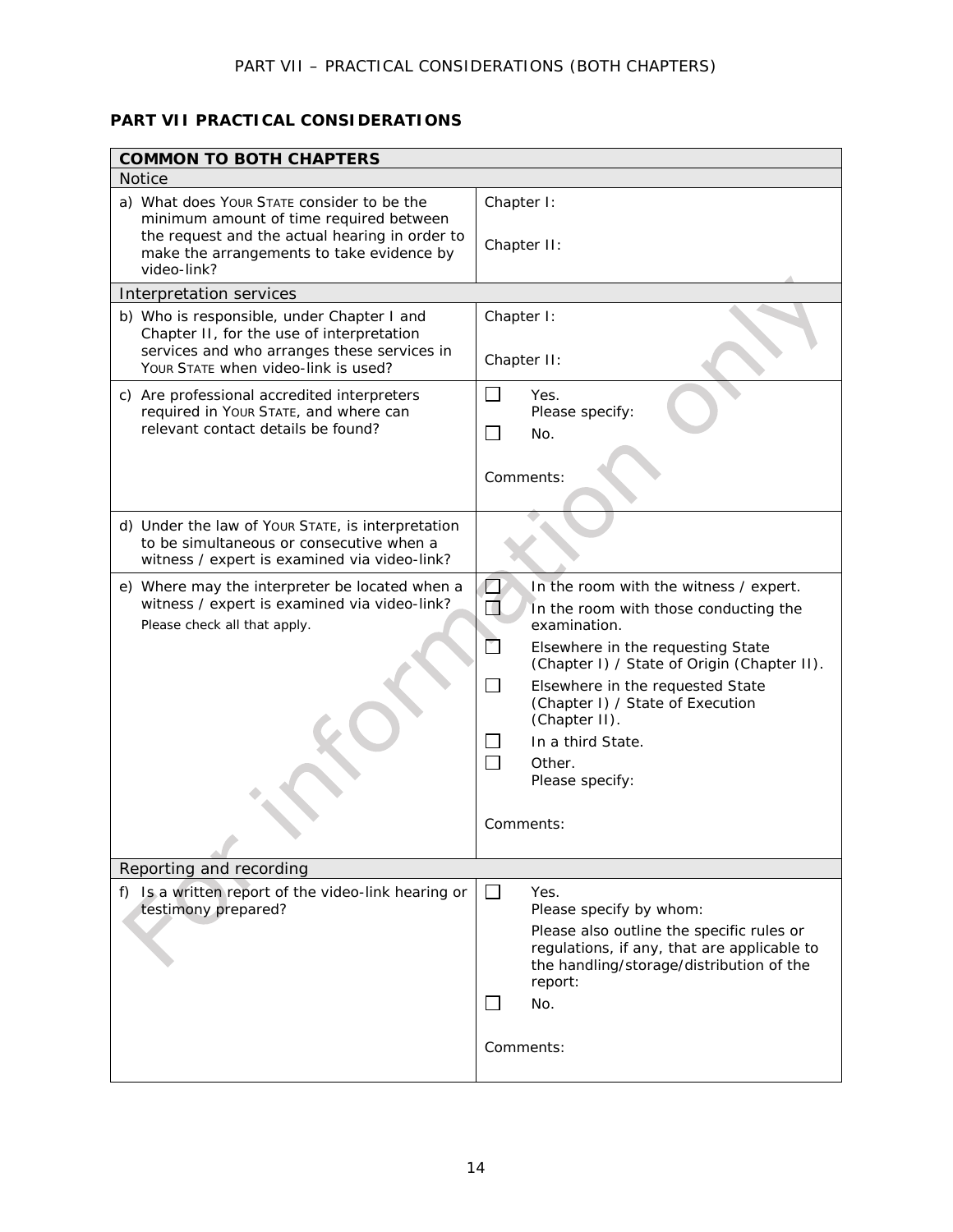## *PART VII – PRACTICAL CONSIDERATIONS (BOTH CHAPTERS)*

| g) Are facilities and equipment made available in<br>order to record the hearing or testimony?                                  | $\Box$<br>Yes, with audio and video.<br>$\Box$<br>Yes, only with video.<br>$\Box$<br>Yes, only with audio.<br>$\Box$<br>No, but the recording of<br>hearings/testimonies is permitted.<br>If a recording is produced, please also<br>outline the specific rules or regulations, if<br>any, that are applicable to the<br>handling/storage/distribution of the<br>recording:<br>П<br>No, because the recording of |
|---------------------------------------------------------------------------------------------------------------------------------|------------------------------------------------------------------------------------------------------------------------------------------------------------------------------------------------------------------------------------------------------------------------------------------------------------------------------------------------------------------------------------------------------------------|
|                                                                                                                                 | hearings/testimonies is not permitted<br>under internal law.<br>Comments:                                                                                                                                                                                                                                                                                                                                        |
| Documents and exhibits                                                                                                          |                                                                                                                                                                                                                                                                                                                                                                                                                  |
| h) What arrangements are to be made for<br>showing or referring to documents or exhibits<br>when taking evidence by video-link? |                                                                                                                                                                                                                                                                                                                                                                                                                  |
|                                                                                                                                 |                                                                                                                                                                                                                                                                                                                                                                                                                  |

 $\mathcal{L}$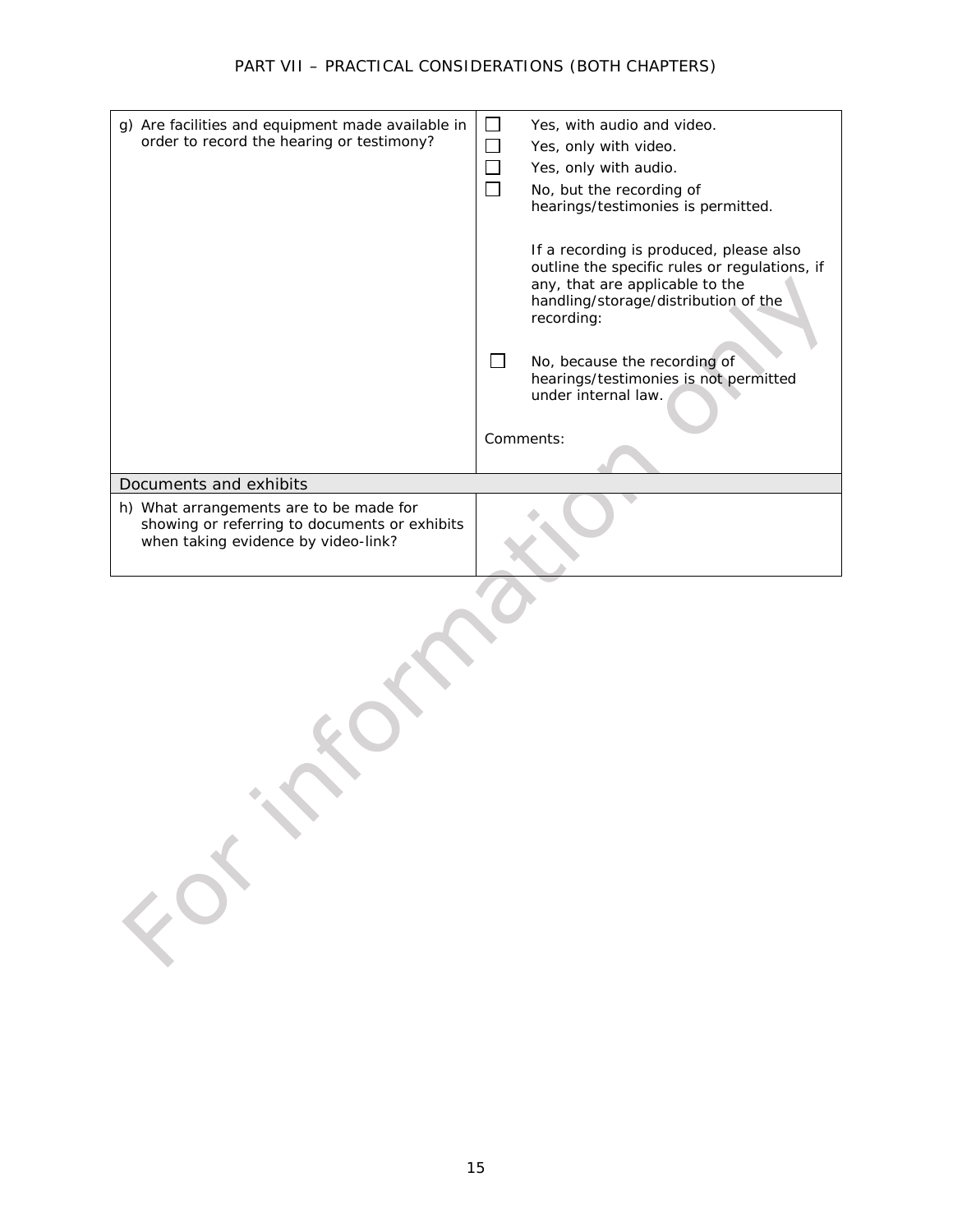| <b>PRACTICAL CONSIDERATIONS UNDER CHAPTER I</b>                                                                                                                                                                                                                                                                                                                                                                                                                                                                                                                                                                                                                                                                                                                  |                                                                                                                                                                                                                                                                                  |  |
|------------------------------------------------------------------------------------------------------------------------------------------------------------------------------------------------------------------------------------------------------------------------------------------------------------------------------------------------------------------------------------------------------------------------------------------------------------------------------------------------------------------------------------------------------------------------------------------------------------------------------------------------------------------------------------------------------------------------------------------------------------------|----------------------------------------------------------------------------------------------------------------------------------------------------------------------------------------------------------------------------------------------------------------------------------|--|
| Practical obstacles                                                                                                                                                                                                                                                                                                                                                                                                                                                                                                                                                                                                                                                                                                                                              |                                                                                                                                                                                                                                                                                  |  |
| i) Does YOUR STATE consider that there are<br>practical obstacles to using video-link to<br>assist in the taking of evidence under<br>Chapter I of the Convention?                                                                                                                                                                                                                                                                                                                                                                                                                                                                                                                                                                                               | $\Box$<br>Yes.<br>Please specify:<br>No.<br>Comments:                                                                                                                                                                                                                            |  |
| Identification of all relevant actors                                                                                                                                                                                                                                                                                                                                                                                                                                                                                                                                                                                                                                                                                                                            |                                                                                                                                                                                                                                                                                  |  |
| j) What is the procedure for verifying the<br>identity of the parties, the witness / expert,<br>and all relevant actors in Your STATE when<br>video-link is used under Chapter I?                                                                                                                                                                                                                                                                                                                                                                                                                                                                                                                                                                                |                                                                                                                                                                                                                                                                                  |  |
| <b>Standard Forms</b>                                                                                                                                                                                                                                                                                                                                                                                                                                                                                                                                                                                                                                                                                                                                            |                                                                                                                                                                                                                                                                                  |  |
| k) Do the authorities of Your STATE use a<br>standardised request form under Chapter I<br>that makes specific reference to the use of<br>video-links?<br>The use of the Model Form of the Evidence<br>Convention is recommended when taking evidence<br>under Chapter I.<br>While the Model Form has no explicit reference to<br>the use of video-link, a request to this effect may<br>be included in item 13 of the Form.<br>Does Your STATE require the inclusion of any<br>$\vert$<br>particular practical or technical information<br>from the requesting State in the request in<br>order to conduct / arrange a witness / expert<br>examination by video-link under Chapter I?<br>(e.g. contact details for IT support, technical<br>specifications, etc) | $\Box$<br>Yes.<br>Please specify:<br>$\overline{\phantom{a}}$<br>The standardised form used makes no<br>reference to video-link.<br>No standardised form is used.<br>$\blacksquare$<br>Comments:<br>$\Box$<br>Yes.<br>Please specify:<br>$\mathbb{N}$<br>No.<br><i>Comments:</i> |  |
| Costs                                                                                                                                                                                                                                                                                                                                                                                                                                                                                                                                                                                                                                                                                                                                                            |                                                                                                                                                                                                                                                                                  |  |
| m) Are there any costs associated with the taking<br>of evidence via video-link under Chapter I in<br>YOUR STATE?                                                                                                                                                                                                                                                                                                                                                                                                                                                                                                                                                                                                                                                | $\Box$<br>Yes.<br>Please provide an approximate estimate of<br>these costs and / or specify the criteria<br>used to determine these costs:                                                                                                                                       |  |
|                                                                                                                                                                                                                                                                                                                                                                                                                                                                                                                                                                                                                                                                                                                                                                  | No.<br>Comments:                                                                                                                                                                                                                                                                 |  |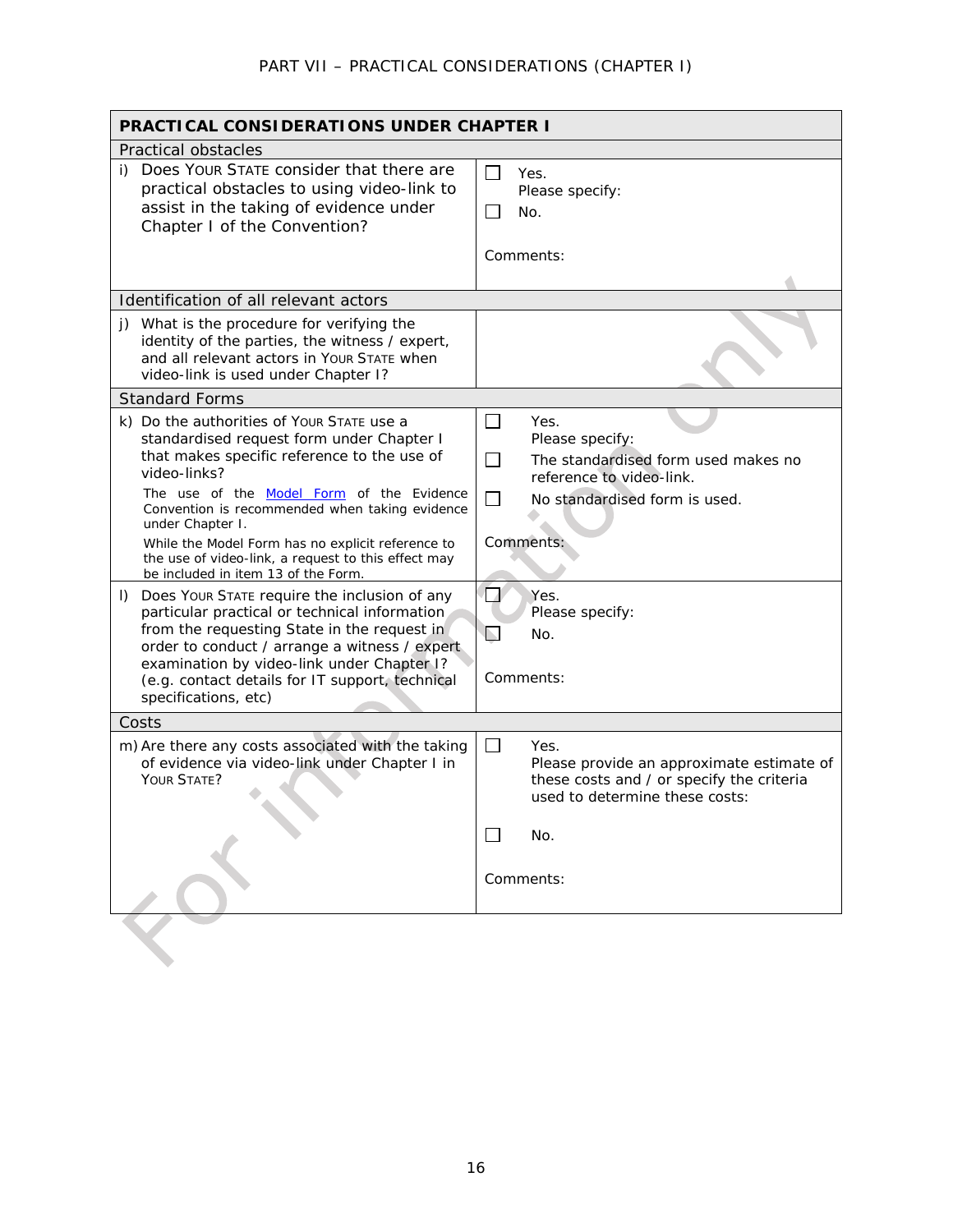| n) Who is responsible for bearing the costs<br>occasioned by the use of video-link under<br>Chapter I in Your STATE?<br>See Art. 14(2) of the Evidence Convention | The moving party (requesting the use of<br>video-link).<br>The requesting authority (in the<br>requesting State).<br>The requested authority (in the requested<br>State).<br>Other.<br>Please specify: |
|-------------------------------------------------------------------------------------------------------------------------------------------------------------------|--------------------------------------------------------------------------------------------------------------------------------------------------------------------------------------------------------|
|                                                                                                                                                                   | Comments:                                                                                                                                                                                              |
| o) How are these costs generally expected to be<br>paid and/or reimbursed?                                                                                        | Payment in cash<br>Payment by (credit) card<br>Electronic/wire transfer<br>Other.<br>Please specify:<br>Comments:                                                                                      |
| p) Who pays for the interpretation services<br>under Chapter I in Your STATE when video-link<br>is used and how are these costs to be paid<br>and/or reimbursed?  |                                                                                                                                                                                                        |

FORT C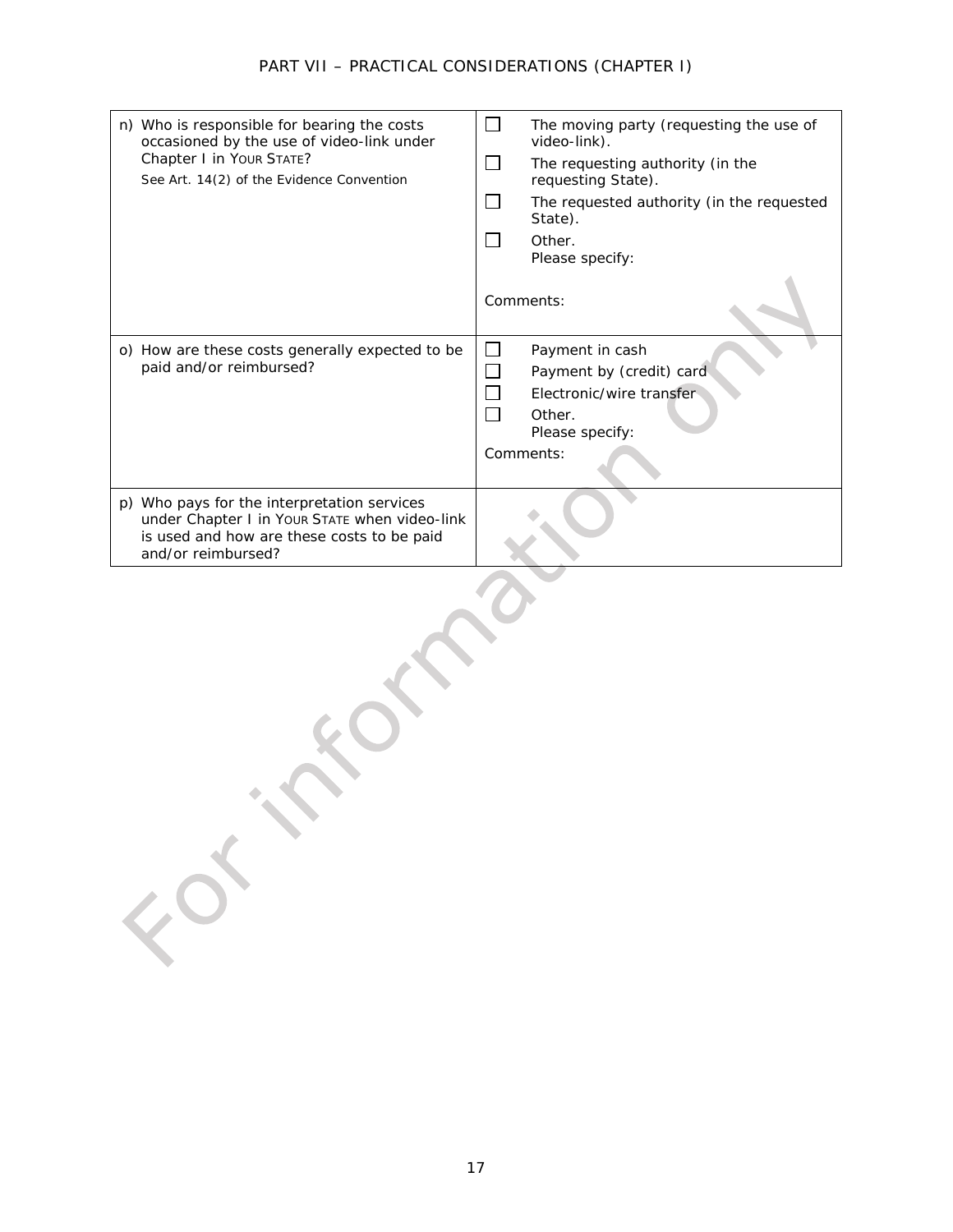| <b>PRACTICAL CONSIDERATIONS UNDER CHAPTER II</b>                                                                                                                                                                                                                                                                                                                                                                     |                                                                                                                                                                                             |  |
|----------------------------------------------------------------------------------------------------------------------------------------------------------------------------------------------------------------------------------------------------------------------------------------------------------------------------------------------------------------------------------------------------------------------|---------------------------------------------------------------------------------------------------------------------------------------------------------------------------------------------|--|
| Only for States that have not excluded in whole the application of Chapter II                                                                                                                                                                                                                                                                                                                                        |                                                                                                                                                                                             |  |
| Practical obstacles<br>q) Does Your STATE consider that there are<br>practical obstacles to using video-link to<br>assist in the taking of evidence under<br>Chapter II of the Convention?                                                                                                                                                                                                                           | $\perp$<br>Yes.<br>Please specify:<br>No.                                                                                                                                                   |  |
|                                                                                                                                                                                                                                                                                                                                                                                                                      | Comments:                                                                                                                                                                                   |  |
| Identification of all relevant actors                                                                                                                                                                                                                                                                                                                                                                                |                                                                                                                                                                                             |  |
| r) What is the procedure for verifying the<br>identity of the parties, the witness / expert,<br>and all relevant actors in Your STATE when<br>video-link is used under Chapter II?                                                                                                                                                                                                                                   |                                                                                                                                                                                             |  |
| <b>Standard Forms</b>                                                                                                                                                                                                                                                                                                                                                                                                |                                                                                                                                                                                             |  |
| s) Do the authorities of Your STATE use a<br>standardised request form under Chapter II<br>that makes specific reference to the use of<br>video-links?<br>Although the use of the Model Form of the Evidence<br>Convention is recommended when taking evidence<br>under Chapter I, it may also be used, with the<br>necessary amendments<br>when<br>applying<br>for<br>permission to take evidence under Chapter II. | $\mathcal{L}_{\mathcal{A}}$<br>Yes.<br>Please specify:<br>$\Box$<br>The standardised form used makes no<br>reference to video-link.<br>No standardised form is used.<br>$\Box$<br>Comments: |  |
| While the Model Form has no explicit reference to<br>the use of video-link, a request to this effect may<br>be included in item 13 of the Form.                                                                                                                                                                                                                                                                      |                                                                                                                                                                                             |  |
| Assistance and facilities                                                                                                                                                                                                                                                                                                                                                                                            |                                                                                                                                                                                             |  |
| t) Are the Embassies and Consulates of Your<br>STATE (acting as the State of Execution) able<br>to assist applicants in arranging a video-link?                                                                                                                                                                                                                                                                      | $\mathbb{R}^n$<br>Yes.<br>Please specify how, e.g., via a booking<br>system:<br>$\mathbf{I}$<br>No. Please specify who else would assist, if<br>anyone:                                     |  |
|                                                                                                                                                                                                                                                                                                                                                                                                                      | <i>Comments:</i>                                                                                                                                                                            |  |
| u) Is it possible to hold a video-link session<br>requested under the Convention at the<br>premises of the Embassies or Consulates of<br>YOUR STATE abroad?                                                                                                                                                                                                                                                          | $\perp$<br>Yes.<br>Please specify:<br>$\Box$<br>No.<br>Comments:                                                                                                                            |  |
| v) Does Your STATE require the inclusion of any<br>particular practical or technical information<br>from the State of Origin in the request in<br>order to conduct / arrange a witness or<br>expert examination by video-link under<br>Chapter II? (e.g. the use of interpreters,<br>stenographers, or recording devices)                                                                                            | $\Box$<br>Yes.<br>Please specify:<br>$\perp$<br>No.<br>Comments:                                                                                                                            |  |